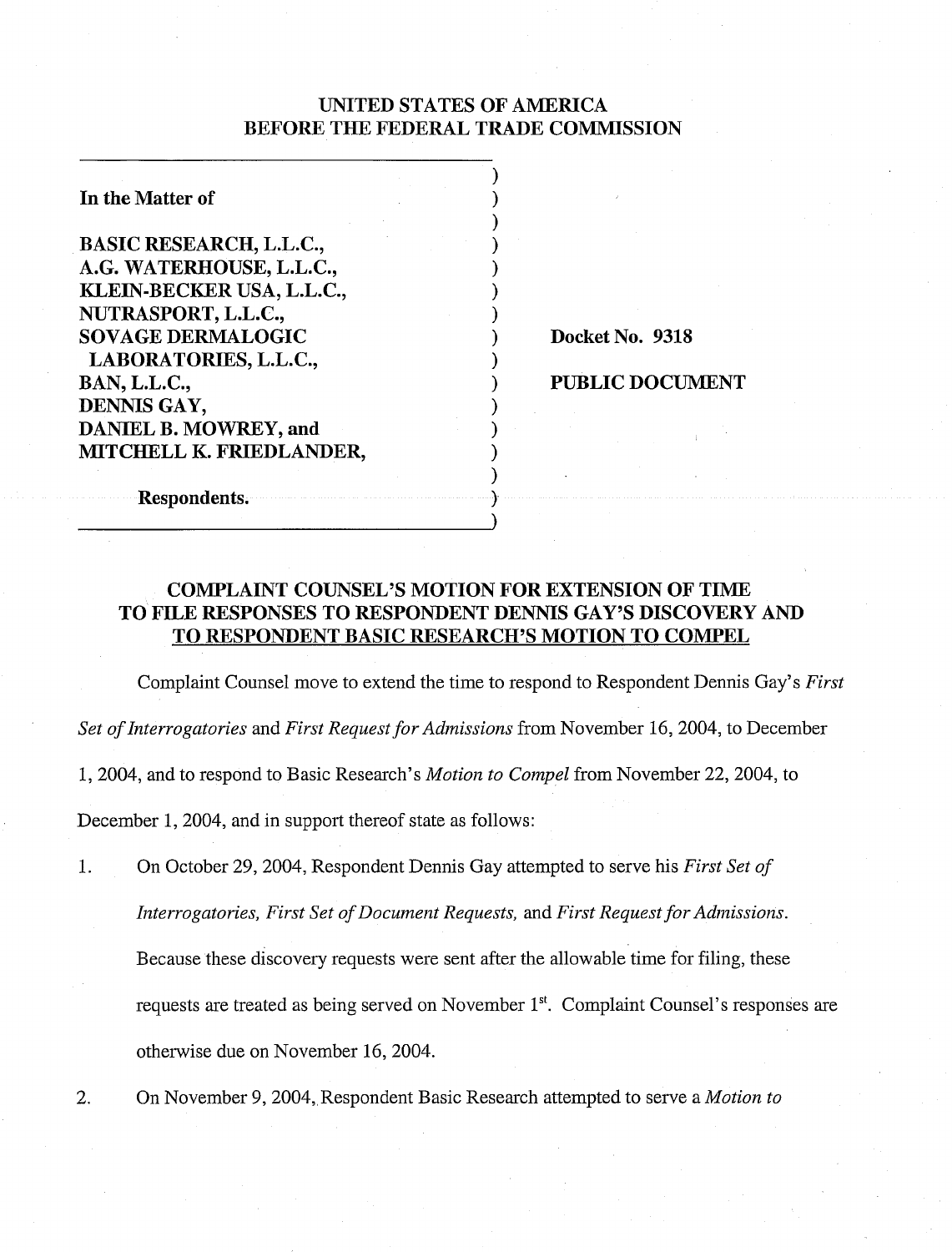Compel. Because the *Motion* was sent after the allowable time for filing, this Motion is treated as being served on November 10. Our response is otherwise due on November 22,2004.

- 3. Pursuant to Rule of Practice 4.3, the Administrative Law Judge may extend any time limit prescribed or allowed by the Rules.
- 4. On November 9,2004, Complaint Counsel, Robin M. Richardson, left messages for counsel for Respondents, Richard Burbidge and Jeffrey D. Feldman regarding this motion. Counsel for Respondent Gay, Robert Shelby, stated that Respondents were unable to respond to our request for extensions before Complaint Counsel files with the Court.
- 5. Good cause exists to justify these brief extensions because Complaint Counsel, Laureen Kapin, is primarily responsible for responding to the Motion to Compel, and Ms. Kapin is presently preparing our experts for upcoming depositions on November  $17<sup>th</sup>$  and  $19<sup>th</sup>$ . Ms. Kapin is also preparing for upcoming depositions of witnesses that are planned for November 22nd and 23'd. Unfortunately, Ms. Kapin has been out of the office for the last two days, caring for a sick family member. With respect to responding to Respondent Gay's requests, Complaint Counsel is also in the process of preparing its motions regarding discovery issues, as well as attempting to work with Respondents to resolve outstanding discovery issues. During this time period, Complaint Counsel has also received Respondent Friedlander's First Request for Admissions, First Set of Interrogatories, and First Request for Production of Documents, which were all treated as being served on November 8, 2004. In addition, on November 9,2004, Complaint Counsel received service of 23 subpoenas duces tecum that were served on third-parties.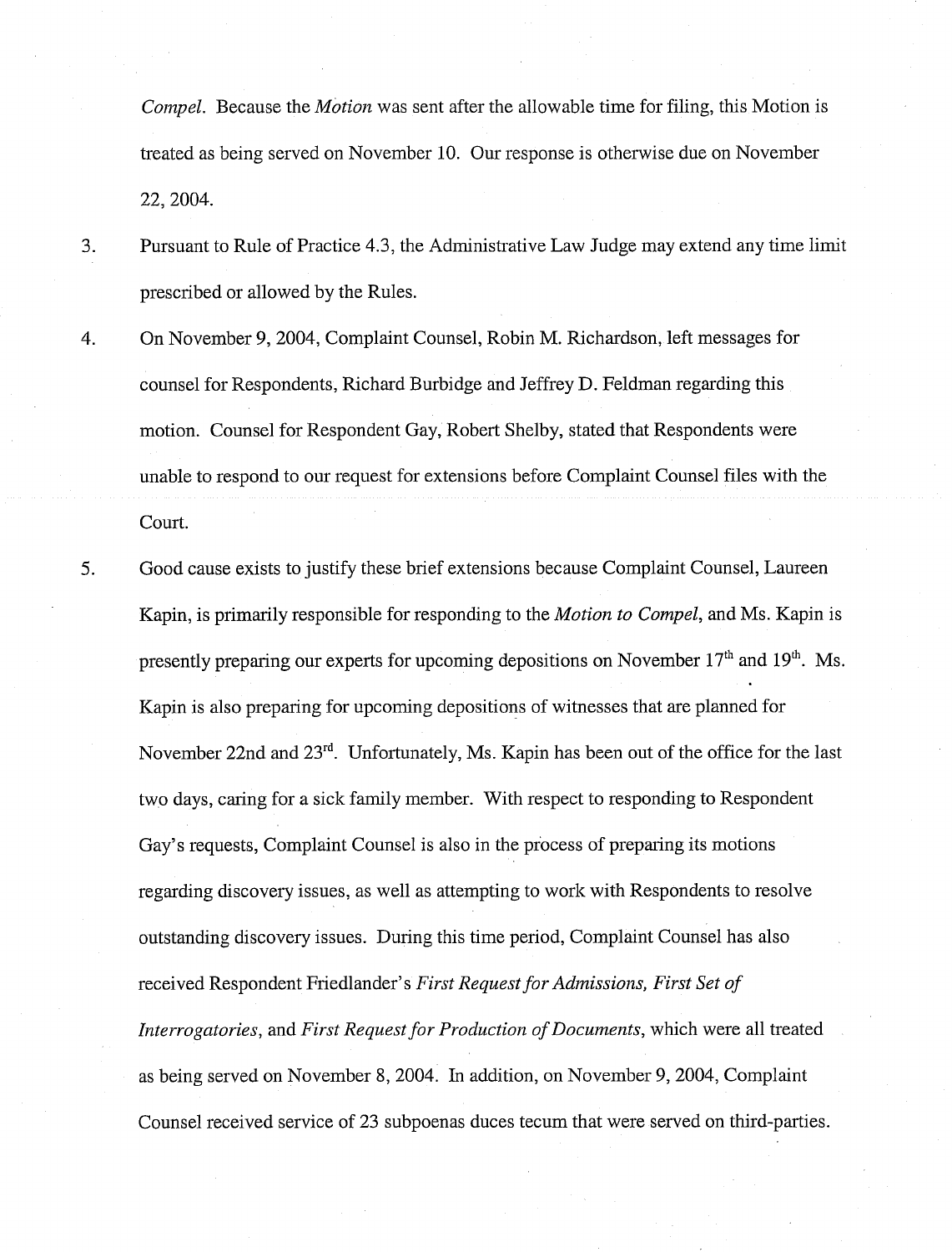Complaint Counsel is presently assessing its response to these subpoenas. Finally, the discovery requests for which we are requesting extensions are all implicated by our motion for a protective order, which is pending before the Court.

6. A proposed order is attached hereto for the Court's convenience.

Date: November 10, 2004 Respectfully submitted by:

 $V$ ැල්  $5a$ 

Laureen Kapin  $(202)$  326-3237 Joshua S. Millard (202) 326-2454 Robin M. Richardson (202) 326-2798 Laura Schneider (202) 326-2604

Division of Enforcement Bureau of Consumer Protection Federal Trade Commission 600 Pennsylvania Avenue, N.W. Washington, D.C. 20580

COUNSEL SUPPORTING THE COMPLAINT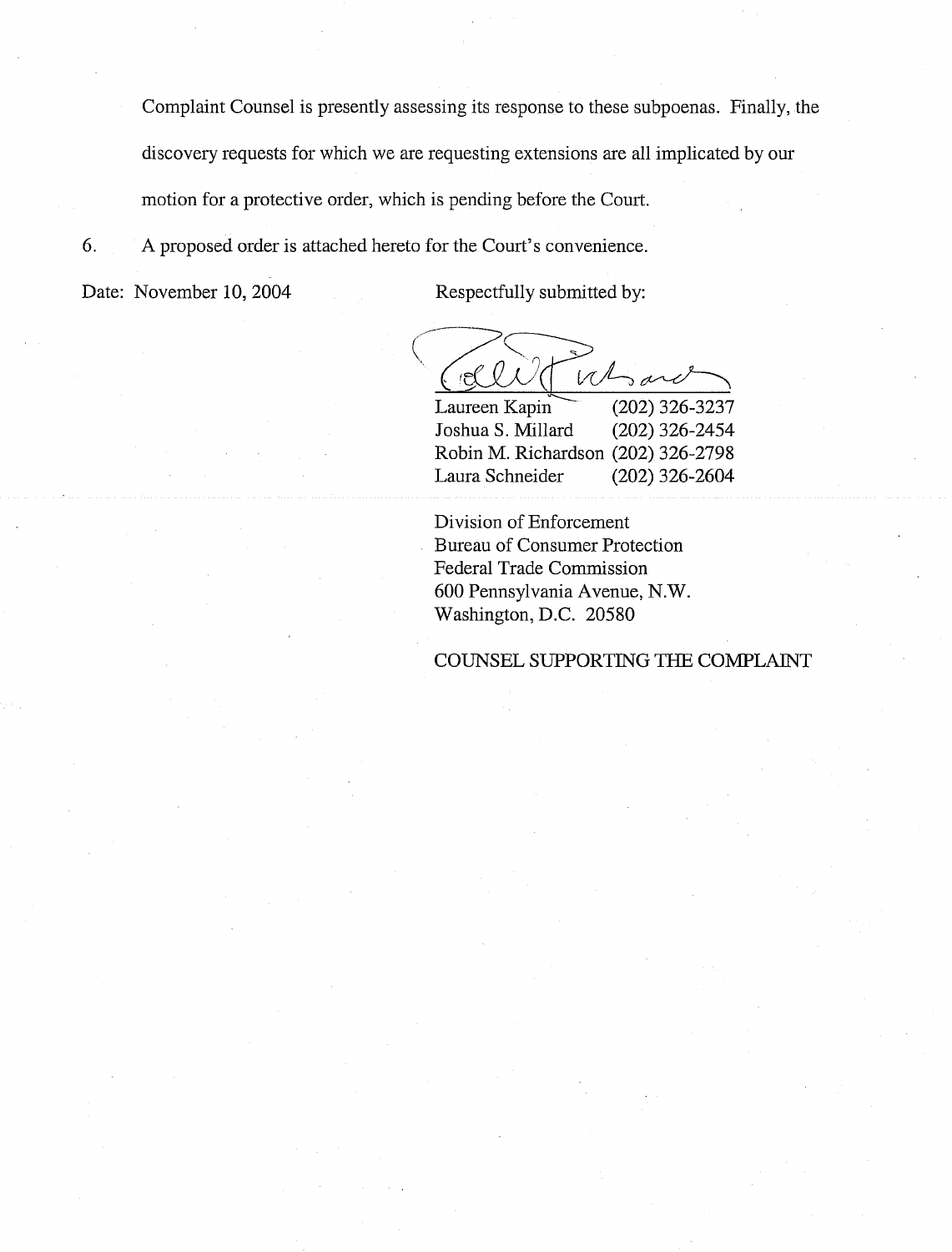## **CERTIFICATE OF SERVICE**

I hereby certify that on this 10<sup>th</sup> day of November, 2004, I caused *Complaint Counsel's Motion for Extension of Time to File Responses to Respondent Gay's Discovery and to Respondent Basic Research's Motion to Conzpel* and Proposed Order to be served and filed as follows:

> **(1)** the original, two (2) paper copies filed by hand delivery and one (1) electronic copy via email to:

> > **Donald S. Clark, Secretary**  Federal Trade Commission 600 Penn. Ave., N.W., Room H-159 Washington, D.C. 20580

**(2)** two (2) paper copies served by hand delivery to: **The Honorable Stephen J. McGuire**  Administrative Law Judge 600 Penn. Ave., N.W., Room H-113 Washington, D.C. 20580

**(3)** one (1) electronic copy via email and one (1) paper copy by first class mail to the following persons:

#### **Stephen E. Nagin**

Nagin Gallop Figuerdo P.A. 3225 Aviation Ave. Miami, FL 33133-4741 (305) 854-5353 (305) 854-5351 (fax) snagin@ngf-law.com **For Respondents** 

#### **Ronald F. Price**

Peters Scofield Price 3 10 Broadway Centre 111 East Broadway Salt Lake City, UT 84111 (801) 322-2002 (801) 322-2003 (fax) rfp@psplawvers.com **For Respondent Mowrey** 

#### **Jeffrey D. Feldman**

FeldmanGale, P.A. 201 S. Biscayne Blvd.,  $19<sup>th</sup>$  Fl. Miami, FL 33131-4332 (305) 358-5001 (305) 358-3309 (fax) JFeldman @FeldmanGale.com **For Respondents A.G. Waterhouse, LLC, Klein-Becker USA, LLC, Nutrasport, LLC, Sovage Dermalogic Laboratories, LLC, and BAN, LLC** 

### **Mitchell K. Friedlander**

5742 West Harold Gatty Dr. Salt Lake City, UT 841 16 (801) 5 17-7000 (801) 517-7108 (fax) **Respondent** *Pro Se*  mkf555 @msn.com

#### **Richard D. Burbidge**

Burbidge & Mitchell 215 S. State St., Suite 920 Salt Lake City, UT 84111 (801) 355-6677 (801) 355-2341 (fax) rburbide @ burbidgeandmitchell.com **For Respondent Gay** 

COMPLAINT COUNSEL